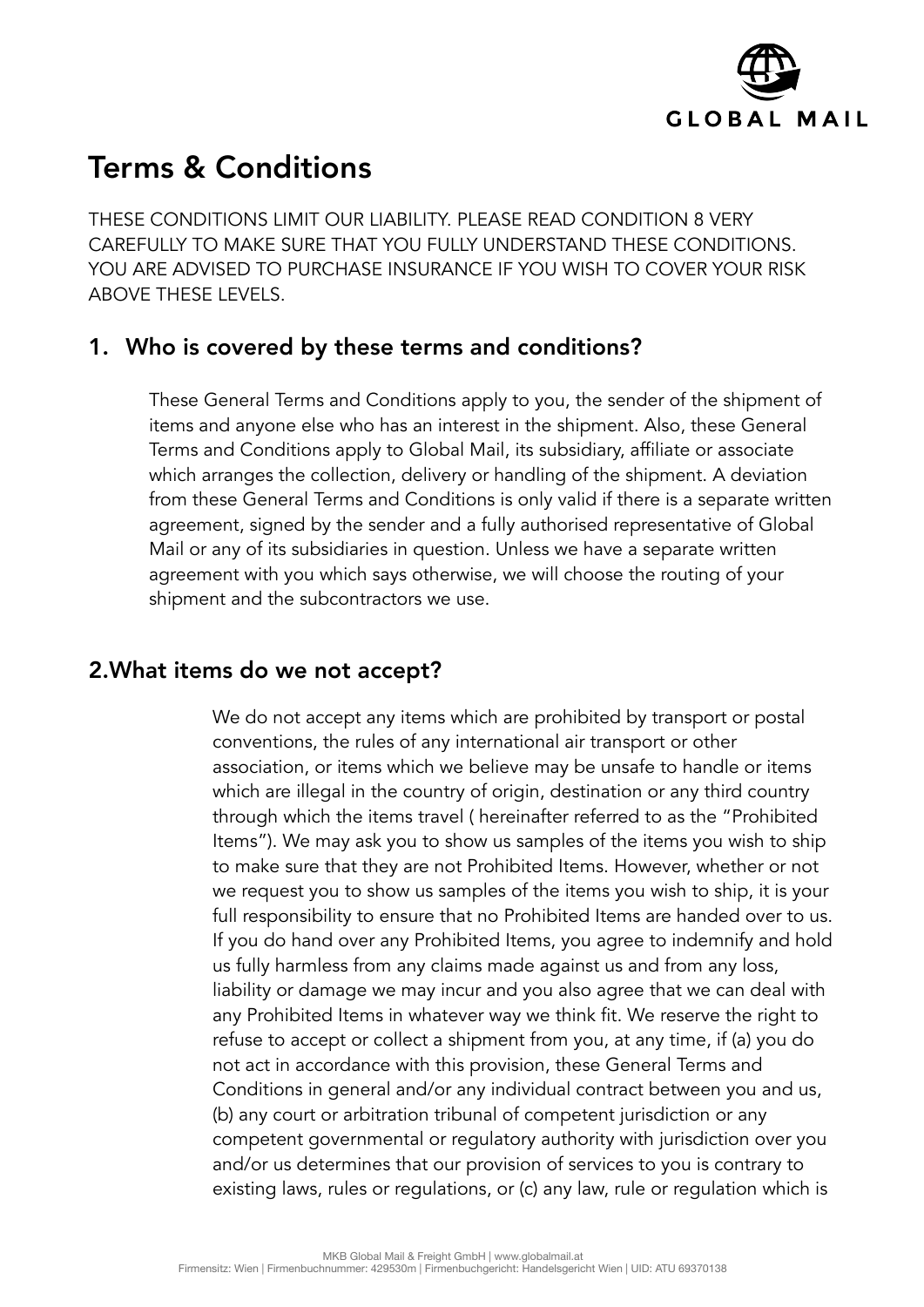passed or adopted makes it materially more expensive or difficult for us to provide our services based on our reasonable judgment.

# 3. Customs, duties, taxes and other charges:

It is your responsibility to inform us about the contents of your shipment. You should also inform us if your shipment contains items to which customs duties, taxes (including but not limited to value added tax ("VAT") / goods and services tax ("GST") if applicable) and/or other charges apply. You undertake and certify that all statements and information you provide relating to the exportation and importation of the shipment will be true and correct. You acknowledge that in the event that you make untrue or fraudulent statements about the shipment or any of its contents, you risk a civil claim and/or criminal prosecution the penalties of which include forfeiture and sale of your shipment. You agree that you will be ultimately responsible for any customs duties, taxes (including but not limited to VAT / GST if applicable) and/or other charges which are or will become due on your shipment.

Depending on the routing of your shipment, customs duties, taxes (including but not limited to VAT / GST if applicable) and/or other charges may apply. If we agree to assist you with, or arrange for you, the clearing and entering of the shipment through customs you hereby appoint us as your agent solely for that purpose. Should we subcontract these customs clearance activities – for example to a specialized clearing agency – you hereby grant us all rights and authorities on your behalf for the purpose of designating a customs broker to perform customs clearances and entries. To the extent that we assist you with, or arrange for you, the clearing and entering of the shipment through customs, such assistance or arrangement will be rendered at your sole risk.

Notwithstanding whether our services to you start before or after the clearance of your shipment through customs and notwithstanding whether we agree or do not agree to perform the customs clearance activities (regarding customs duties, taxes (including but not limited to VAT / GST if applicable), penalties, storage charges or other) on your behalf, it is your responsibility to provide documentation at your own expense regarding the shipment (e.g. detailed shipment information on quantity, volume, value etc.) within 24 hours after a notification to you, if we and/or any customs authority require(s) such documentation for the purpose of confirming the import/export declaration and/ or our customs clearance status. If our services to you start after customs clearance of your shipment and the subsequent delivery of that shipment to us and:

i) you refuse to provide us with the requested (shipping) documentation, (ii) your (shipping) documentation proves to be incorrect or incomplete for whatever reason, or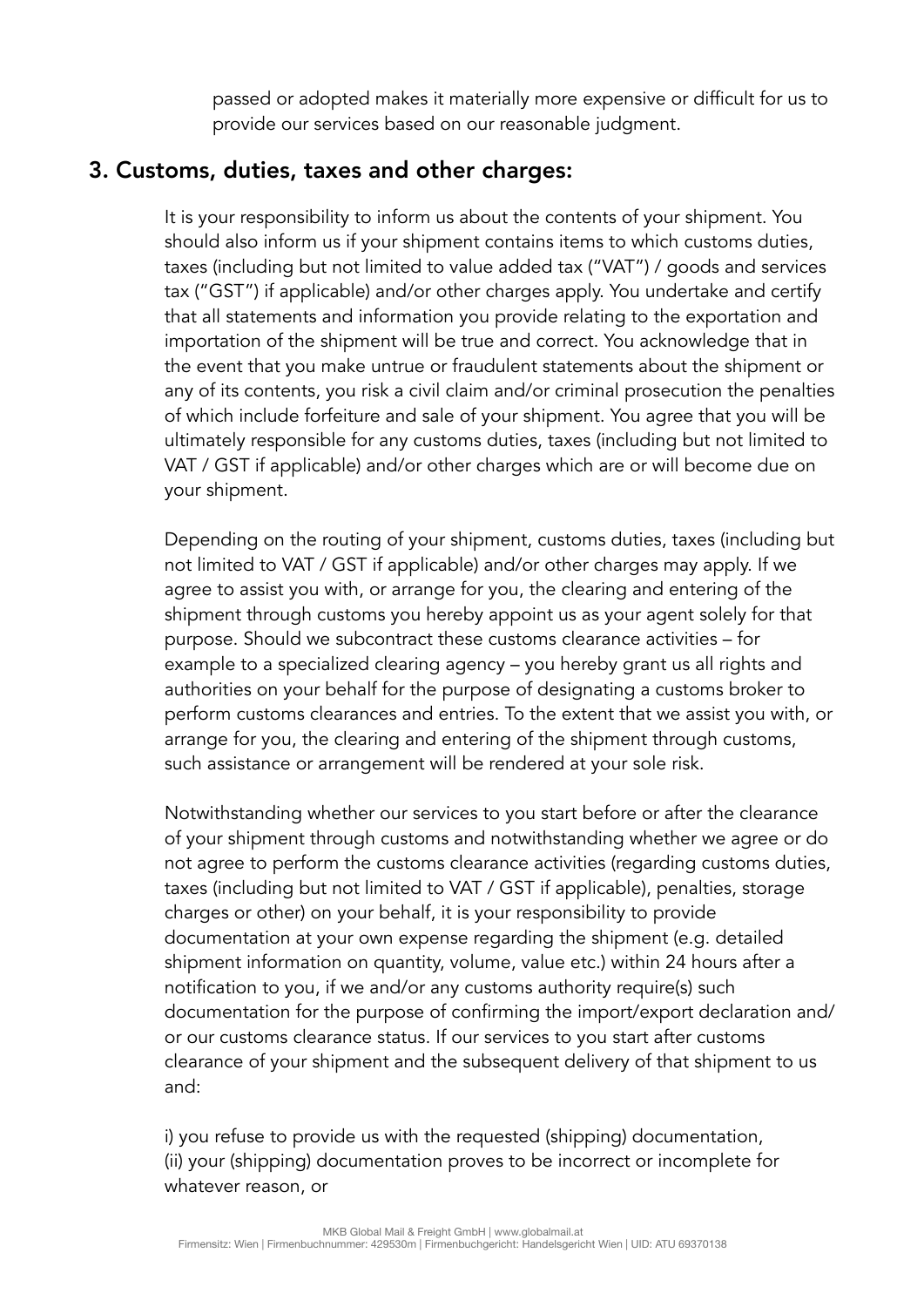(iii) issues arise from improper customs clearance regarding your shipment, we reserve the right, at our sole discretion, to:

- (a) refuse your shipment, or
- (b) refuse our services to you until you have arranged the required remedial actions and you have fully resolved the issue.

You acknowledge and accept that we are not part of the commercial transaction between you as sender/exporter/importer of the shipment and the end-receiver/ consignee/importer of that shipment. We can therefore not be regarded and we do not qualify as sender, exporter, importer, end-receiver or consignee of your shipment from a commercial, fiscal and legal perspective. By handling and delivering your shipment – with or without assisting you with and arranging customs clearance activities for you – we merely act as the facilitator and we provide you with a distribution address for the purpose of handling, delivering and possibly the clearing through customs of your shipment. You hereby warrant that you and/or any of your suppliers will fill out and complete the relevant (shipping) documentation regarding your shipment in accordance with this article and in accordance with our instructions for the purpose of making the shipping documents compliant to this article.

Any customs duties, taxes (including but not limited to VAT / GST if applicable), penalties, storage charges or other expenses we incur as a result of the actions of customs or other fiscal/regulatory/governmental authorities or your failure to provide proper documentation and/or to obtain the required license or permit regarding your (items in the) shipment will be charged to you. Upon first request you will provide a proper guarantee for any of the duties, taxes, penalties, storage or any other expenses. You indemnify us from any claims or damages as a consequence of any issue in relation to customs duties, taxes (including but not limited to VAT / GST if applicable) and/or other charges.

We are not liable for any delays, losses or damage caused by interference from customs officers or other fiscal/regulatory/governmental authorities.

# 4. Opening items:

In order to make sure that there are no prohibited items (these are described in clause 2) and/or items to which customs duties, taxes (including but not limited to VAT / GST if applicable) and/or other charges apply and/or to confirm the nature or value of declared items, we may need to open your shipment. You understand that we have this right and will hold us harmless against any claims we may receive or make good any loss or damage we incur.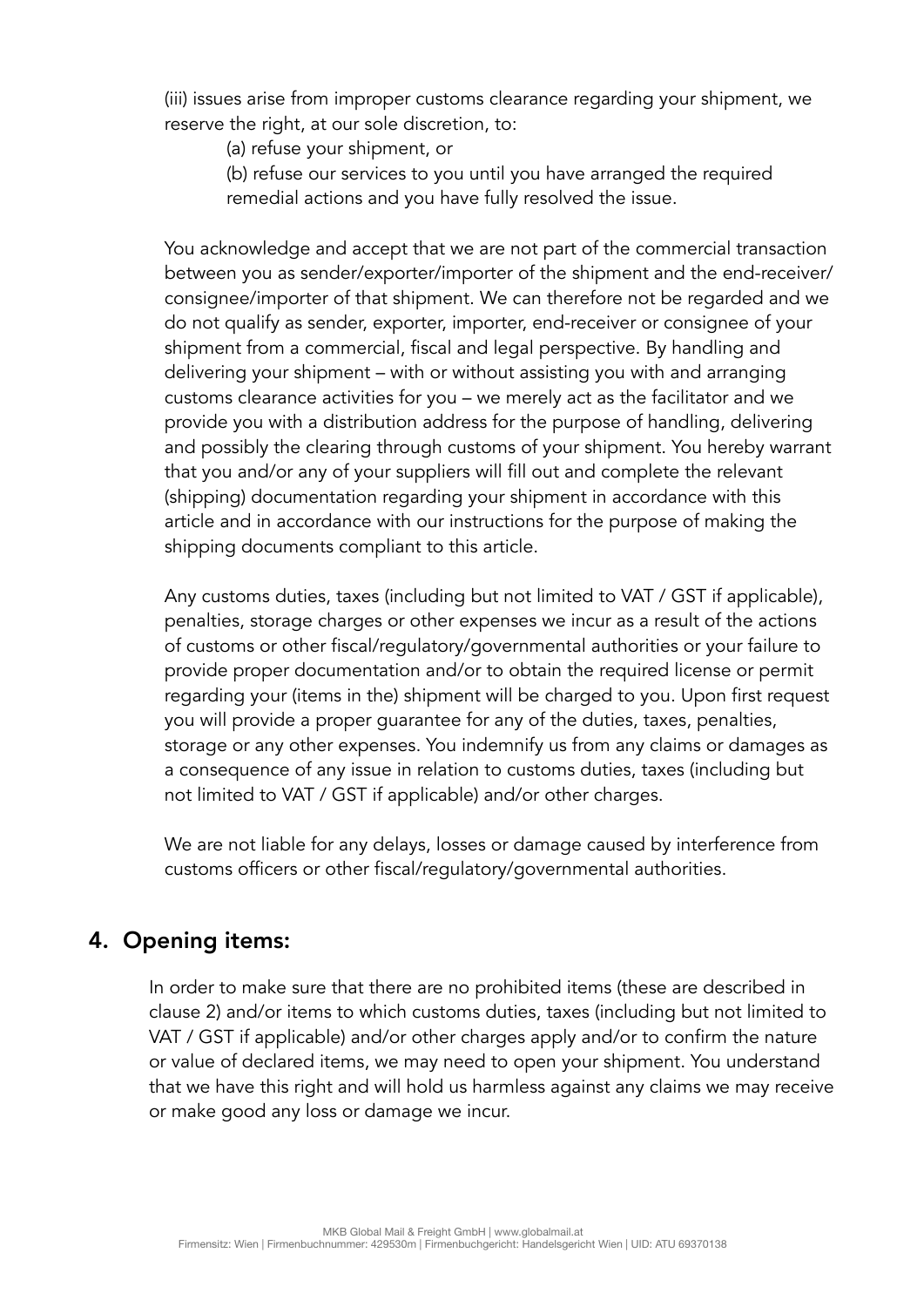# 5. When and how much you will have to pay fort he services?

Unless we have made another agreement with you in writing, the price for delivery and handling of the shipment is the rate set out in the rate card which was provided to you and agreed with you or, if no rate card has been agreed, the published tariff at the time we collect the shipment. Tariffs can change so you should make sure that you are aware of the tariff, which is in force whenever you make a shipment. Unless we have agreed anything else with you in writing, you must pay us within 7 days of collection of the shipment or, if we have sent you an invoice for any payment, you must pay us within 7 days of the date of that invoice.

#### 6. The extent of our liability:

We often need to rely on several other parties to provide the service to you, some or all of which limit or exclude their liability to us. We, therefore, do not accept unlimited responsibility for anything that happens to your shipment. If your shipment, or any of the items, is lost or damaged we will compensate you only for direct losses which you suffer (i.e. the actual cost of the lost item), up to a maximum of €100 per shipment (or the equivalent in the currency of the country in which you are resident). We do not accept and expressly disclaim any liability for special, indirect, incidental or consequential losses or damages (including, but not limited to, loss of opportunity, wasted costs or lost profits) or loss which is caused by something over which we have no direct control. Unless we have a specific agreement with you in writing, we do not accept any liability if your shipment is delayed. If your shipment needs protection above the limits in these conditions, we strongly advise you to take extra insurance with us.

#### 7. What happens if you do not pay or you pay us late?

If you are late in paying we may charge you interest for every day payment which is overdue at a rate of 1,5% per month of the overdue amount. If we need to take action to recover payment from you, you agree to pay us for all of our costs, including reasonable attorney's fees. Even if you have a claim that the service was not properly performed, you agree to pay the charges for the shipment and all of our costs. If you have a claim, the claim will be handled under clause 9 In order to ensure that we are secured against nonpayment by you, you grant us a security interest in and over any shipments you have given to us and which are in our possession and authorize us to deal with those items in whatever way we consider appropriate (including, but not limited to, selling, holding or destroying the items) in order to recover some or all of the payment from you and/or to reduce our own costs or disruption to our business.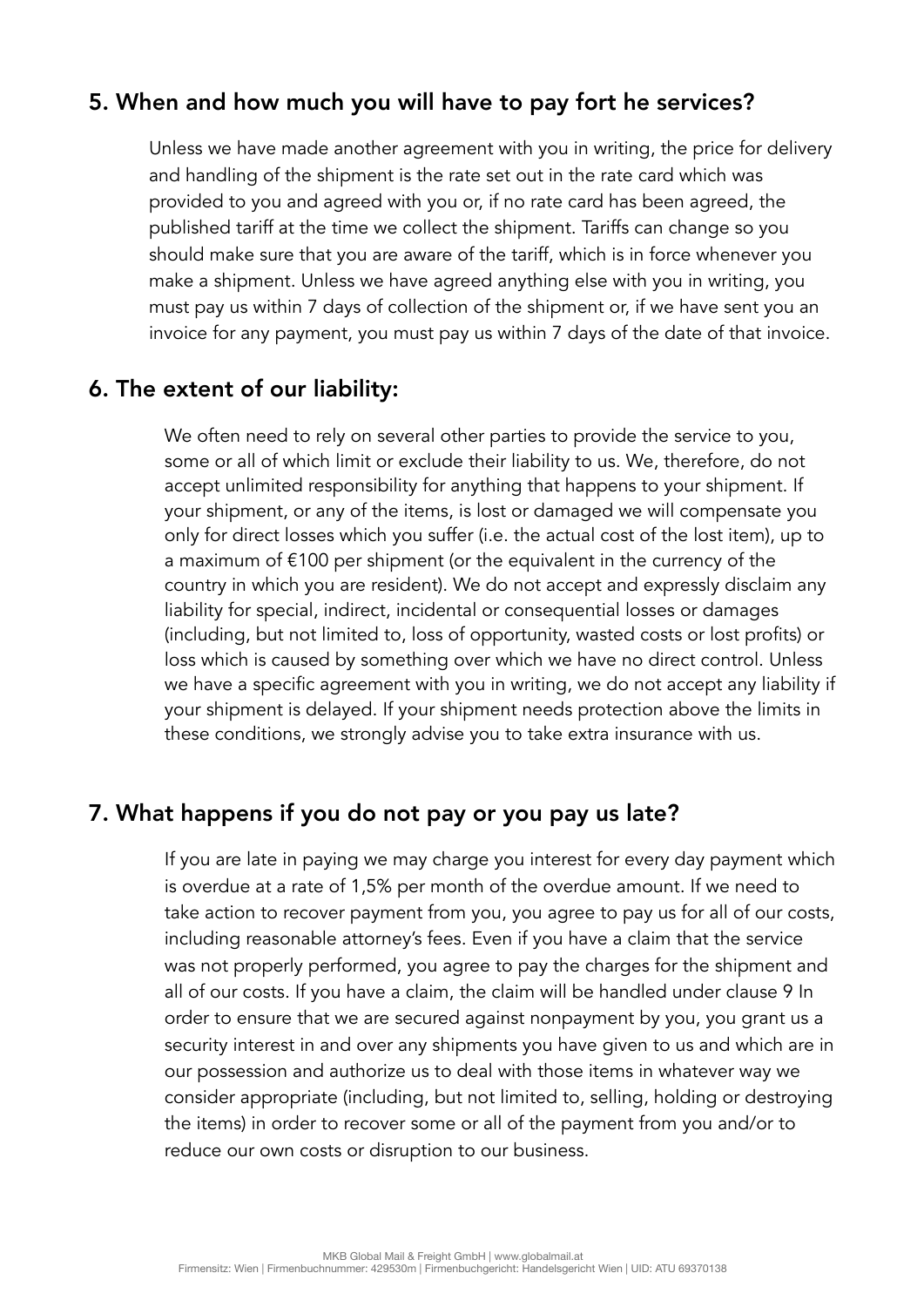## 8. Undelivered items:

If a shipment or any item is not delivered for reasons which cannot be attributed to us, you permit us to open the item and to try to return it to you at your own cost. We will try to contact you to reach an agreement on how to deal with such items but, in order to minimize our costs and disruption to our business, you agree that we can deal with such undelivered items in any way we consider appropriate (which may involve arranging for delivery, returning them to you or arranging for collection by you or selling or destroying the items).

#### 9. How to claim if your shipment or any items are lost or damaged:

If you have a claim for loss or damage to a shipment or any items contained in a shipment, you agree that you will report it in writing to the board of management of Global Mail and as soon as possible, at the very latest, within 25 days of the date of collection. If you do not act in accordance with the above procedure, we will not accept liability for any such lost or damaged items.

## 10. Postal regulations:

Under certain postal regulations, it is possible for the postal administration in many countries to levy a surcharge or even to return or refuse to deliver mail. This may happen if, for example, you post mail using the services of a foreign postal administration but you are resident in the country in which the mail is to be delivered (this is called "ABA re-mail") or if you post mail for delivery in a third country, using the services of a postal administration which is not the postal administration in your country of residence or the country of final delivery (this is called "ABC re-mail"). If any situation occurs where any of your shipments are subject to surcharging, non- delivery, return or even destruction as a result of postal regulations, you will be fully responsible for the consequences and will hold us completely harmless against all costs arising from such action. You will also help us to challenge any such claims if we ask you to do so.

## 11. Where disputes will be dealt with:

We have tried to make these General Terms and Conditions as clear and fair as possible. However, in the event of any dispute between you and us in respect of any service or shipment covered by these General Terms and Conditions, you agree that: these General Terms and Conditions and our agreement will be governed by and construed in accordance with the laws of Austria without giving effect to the principles of conflict of laws and that, in the event that there is a dispute about these General Terms and Conditions and/or the provision of our services, the dispute will be brought before the courts in Vienna, Austria. There is one exception to this rule. If you have not paid us and we need to